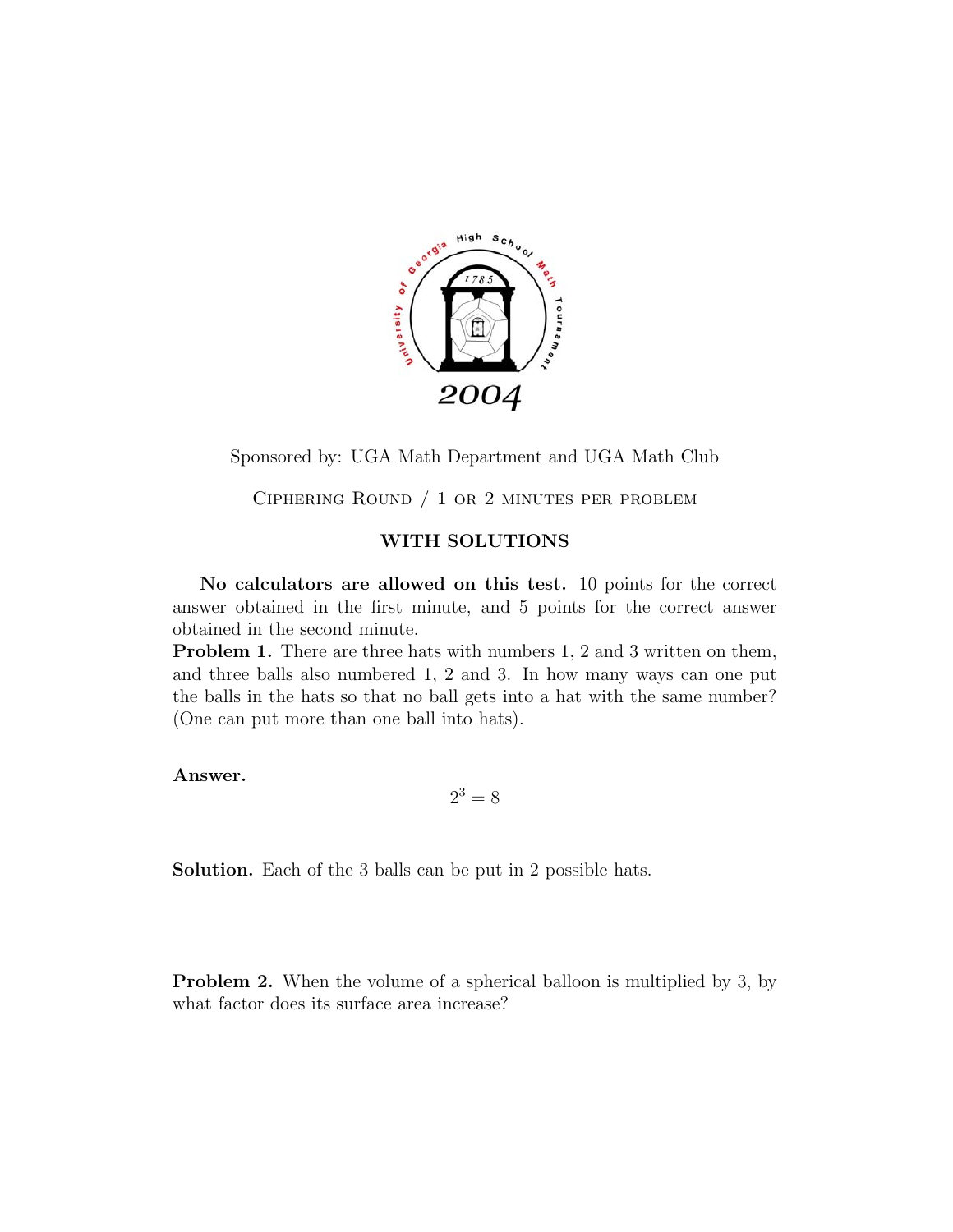**Answer.**

$$
(\sqrt[3]{3})^2 = \sqrt[3]{9} = 3^{2/3}
$$

**Solution.** When the *radius* is increased by a factor *x*, the volume is increased by  $x^3$  and surface area by  $x^2$ . So,  $x^3 = 3$ ,  $x = \sqrt[3]{3}$  and  $x^2 = (\sqrt[3]{3})^2$ .

**Problem 3.** Given right triangle  $\triangle ABC$  with  $\overline{AD} \perp \overline{BC}$ ,  $BD = 4$  and *CD* = 1. Find *AD*.



**Answer.**

2

**Solution.**  $\triangle ABD \sim \triangle CAD$ , so

$$
\frac{x}{1} = \frac{4}{x},
$$

from which we get  $x^2 = 4$ , so  $x = 2$ .

**Problem 4.** What is the area of a regular 12-sided polygon (dodecagon) inscribed in a circle with radius 1?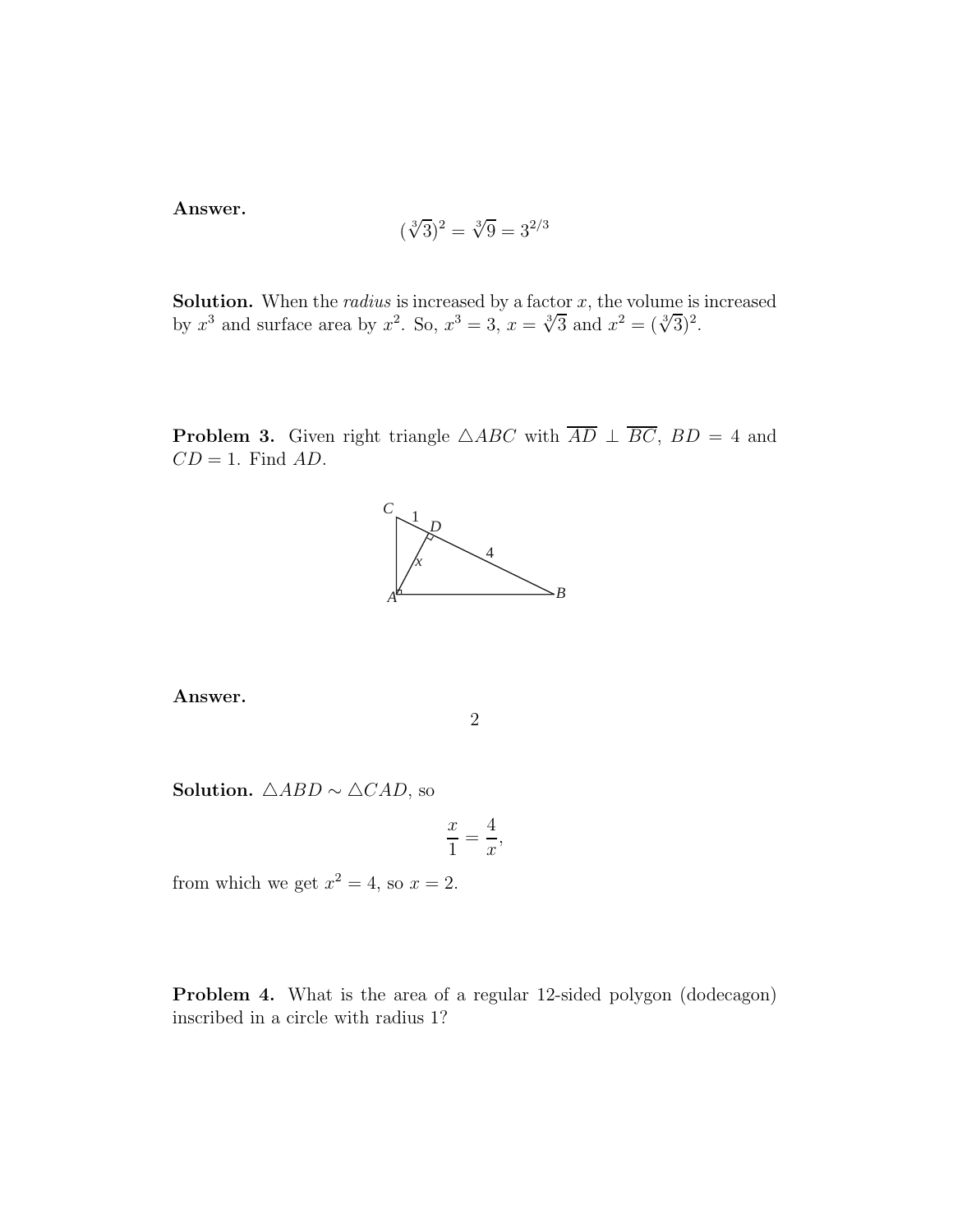**Answer.**

**Solution.** It splits into 12 triangles of area

$$
\frac{1}{2}\mathbf{1}\cdot\mathbf{1}\cdot\sin 30^\circ = 1/4
$$

so the total area is  $12/4 = 3.$ 

**Problem 5.** Find the sum of the prime factors of 1591.

**Answer.**

80

**Solution.** Indeed,

$$
1591 = 1600 - 9 = 40^2 - 3^2 = 43 \cdot 37
$$

24 25

and the sum of prime factors is  $43 + 37 = 80$ .

Problem 6. 
$$
\frac{1}{1 \cdot 2} + \frac{1}{2 \cdot 3} + \frac{1}{3 \cdot 4} + \dots + \frac{1}{24 \cdot 25} =
$$

**Answer.**

$$
f_{\rm{max}}
$$

3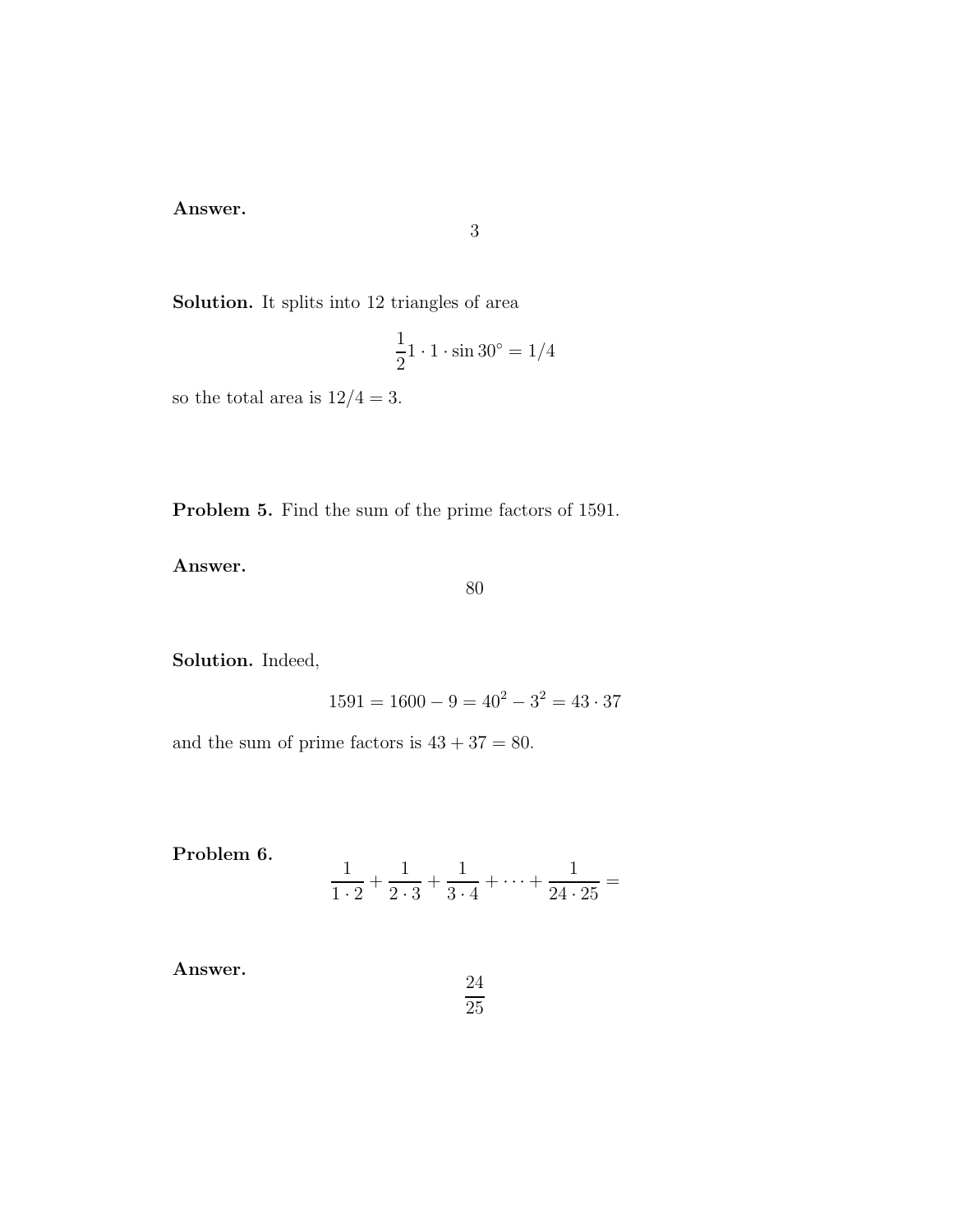**Solution.** We have

$$
\frac{1}{k(k+1)} = \frac{1}{k} - \frac{1}{k+1},
$$

so

$$
\frac{1}{1\cdot 2} + \frac{1}{2\cdot 3} + \frac{1}{3\cdot 4} + \dots + \frac{1}{24\cdot 25} =
$$
\n
$$
\left(\frac{1}{1} - \frac{1}{2}\right) + \left(\frac{1}{2} - \frac{1}{3}\right) + \left(\frac{1}{3} - \frac{1}{4}\right) + \dots + \left(\frac{1}{23} - \frac{1}{24}\right) + \left(\frac{1}{24} - \frac{1}{25}\right) = 1 - \frac{1}{25} = \frac{24}{25}.
$$

**Problem 7.** What is the radius of the smallest sphere containing the spheres with equations

$$
x^{2} + y^{2} + z^{2} = 1
$$
 and  $(x - 1)^{2} + (y - 2)^{2} + (z - 2)^{2} = 4$ ?

# **Answer.**

### 3

**Solution.** The distance between the centers of the spheres is  $\sqrt{1^2 + 2^2 + 2^2}$ 3, and radii are 1 and 2. So the radius of the bigger sphere is  $(3+1+2)/2 = 3$ .

**Problem 8.** How many digits are in the base-ten numeral  $4^{22} \cdot 5^{40}$ ?

**Answer.**

#### 42

**Solution.** We have

$$
4^{22} \cdot 5^{40} = 2^{44} \cdot 5^{40} = 2^4 \cdot 10^{40} = 16 \cdot 10^{40},
$$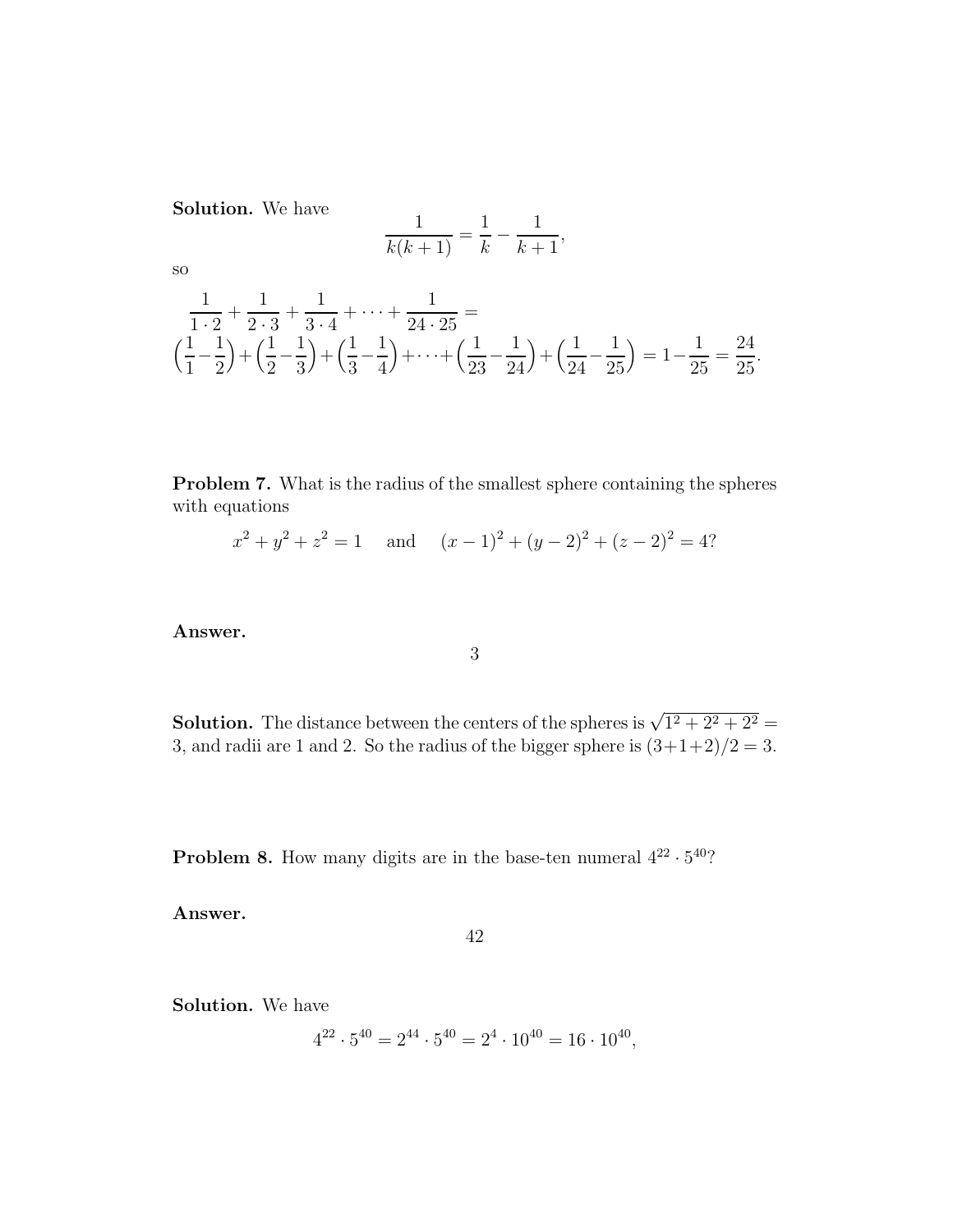so there are  $2 + 40 = 42$  digits.

**Problem 9.** Determine the missing digit  $\diamondsuit$  in the following mystery multiplication problem:

|  |                                                    | $4 \t3 \t? \t? \t8 \t?$ |                |  |  |
|--|----------------------------------------------------|-------------------------|----------------|--|--|
|  |                                                    |                         | $\times$ 7 5 6 |  |  |
|  | $3\ \ 3\ \ 1\ \ \diamond\ \ 6\ \ 8\ \ 6\ \ 1\ \ 6$ |                         |                |  |  |

#### **Answer.**

2

**Solution.** The product must be divisible by 9 because 756 is. Remember that a number is divisible by 9 precisely when the sum of its digits is divisible by 9 ("casting out nines"). The digits without  $\diamondsuit$  add up to 7 (mod 9), so  $\diamondsuit$ must be a 2.

**Problem 10.** Alice, Bob and Caroline compete who can solve more ciphering problems. In how many different orders can they finish if ties can happen? (For example, for two people there are 3 possible outcomes)

## **Answer.**

13

**Solution.** There is 1 outcome where all tied. There are 6 outcomes with no ties. In addition, there are 3 outcomes where the top 2 people tie, and 3 outcomes where the bottom 2 people tie. Altogether,

$$
1 + 6 + 3 + 3 = 13
$$